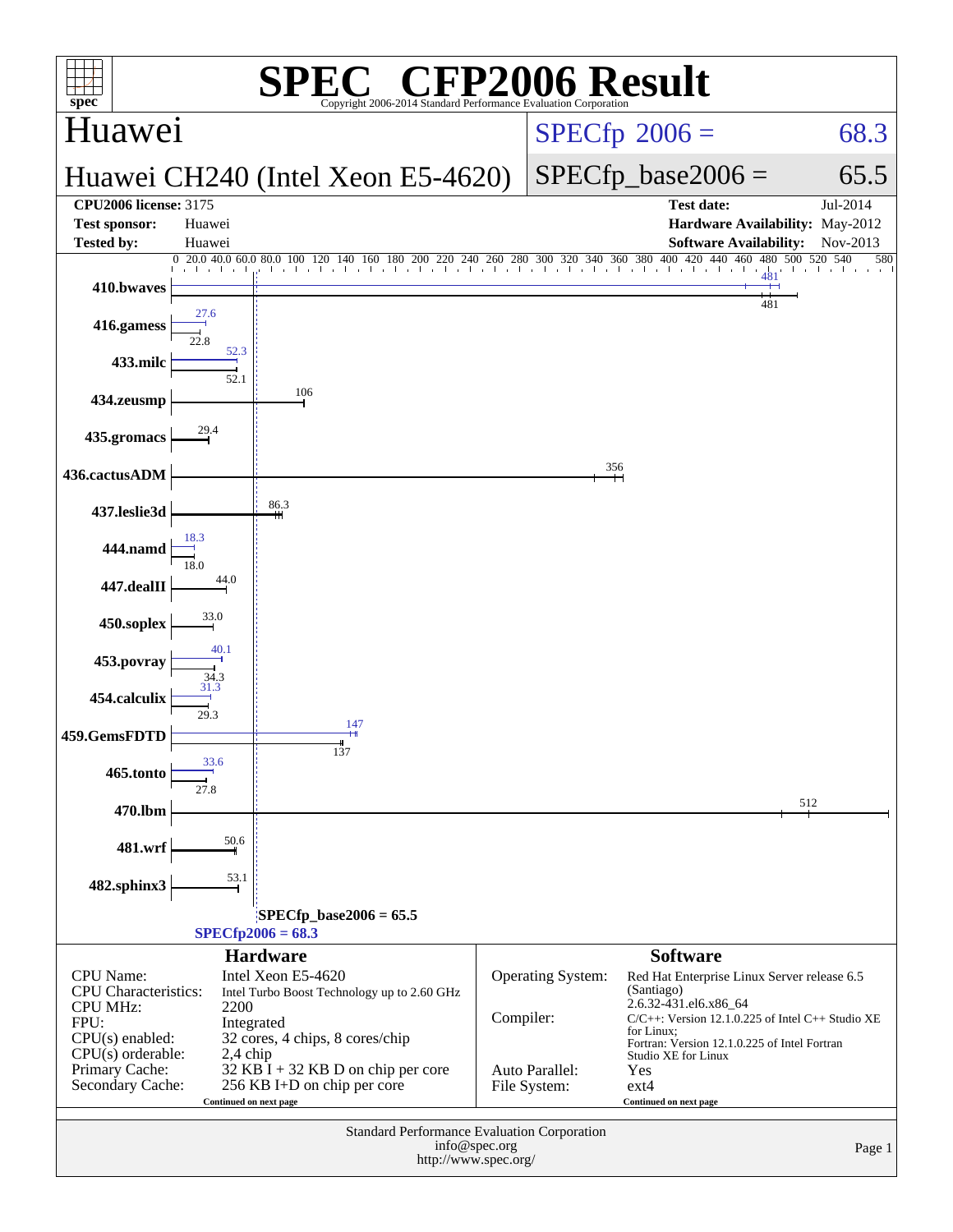

[Peak Pointers:](http://www.spec.org/auto/cpu2006/Docs/result-fields.html#PeakPointers)

[Other Software:](http://www.spec.org/auto/cpu2006/Docs/result-fields.html#OtherSoftware) None

### Huawei

[Other Cache:](http://www.spec.org/auto/cpu2006/Docs/result-fields.html#OtherCache)

# $SPECTp2006 = 68.3$

## Huawei CH240 (Intel Xeon E5-4620)

[L3 Cache:](http://www.spec.org/auto/cpu2006/Docs/result-fields.html#L3Cache) 16 MB I+D on chip per chip<br>Other Cache: None

[Memory:](http://www.spec.org/auto/cpu2006/Docs/result-fields.html#Memory) 512 GB (32 x 16 GB 2Rx4 PC3-12800R-11, ECC) [Disk Subsystem:](http://www.spec.org/auto/cpu2006/Docs/result-fields.html#DiskSubsystem) 1 x 500 GB SATA, 7200 RPM

[Other Hardware:](http://www.spec.org/auto/cpu2006/Docs/result-fields.html#OtherHardware) None

 $SPECTp\_base2006 = 65.5$ **[CPU2006 license:](http://www.spec.org/auto/cpu2006/Docs/result-fields.html#CPU2006license)** 3175 **[Test date:](http://www.spec.org/auto/cpu2006/Docs/result-fields.html#Testdate)** Jul-2014 **[Test sponsor:](http://www.spec.org/auto/cpu2006/Docs/result-fields.html#Testsponsor)** Huawei **[Hardware Availability:](http://www.spec.org/auto/cpu2006/Docs/result-fields.html#HardwareAvailability)** May-2012 **[Tested by:](http://www.spec.org/auto/cpu2006/Docs/result-fields.html#Testedby)** Huawei **[Software Availability:](http://www.spec.org/auto/cpu2006/Docs/result-fields.html#SoftwareAvailability)** Nov-2013 [System State:](http://www.spec.org/auto/cpu2006/Docs/result-fields.html#SystemState) Run level 3 (multi-user)<br>Base Pointers: 64-bit [Base Pointers:](http://www.spec.org/auto/cpu2006/Docs/result-fields.html#BasePointers) 64-bit<br>Peak Pointers: 32/64-bit

| <b>Results Table</b> |                                                                                                          |              |                |       |                |       |                |              |                |              |                |              |
|----------------------|----------------------------------------------------------------------------------------------------------|--------------|----------------|-------|----------------|-------|----------------|--------------|----------------|--------------|----------------|--------------|
|                      | <b>Base</b>                                                                                              |              |                |       |                |       | <b>Peak</b>    |              |                |              |                |              |
| <b>Benchmark</b>     | <b>Seconds</b>                                                                                           | <b>Ratio</b> | <b>Seconds</b> | Ratio | <b>Seconds</b> | Ratio | <b>Seconds</b> | <b>Ratio</b> | <b>Seconds</b> | <b>Ratio</b> | <b>Seconds</b> | <b>Ratio</b> |
| 410.bwayes           | 28.6                                                                                                     | 475          | 27.0           | 503   | 28.2           | 481   | 29.4           | 462          | 28.2           | 481          | 27.8           | 488          |
| 416.gamess           | 860                                                                                                      | 22.8         | 859            | 22.8  | 854            | 22.9  | 709            | 27.6         | 708            | 27.7         | 709            | 27.6         |
| 433.milc             | 176                                                                                                      | 52.1         | 176            | 52.1  | 176            | 52.3  | 176            | 52.3         | 176            | 52.3         | 176            | 52.3         |
| 434.zeusmp           | 85.6                                                                                                     | 106          | 85.4           | 106   | 85.4           | 106   | 85.6           | 106          | 85.4           | 106          | 85.4           | <u>106</u>   |
| 435.gromacs          | 243                                                                                                      | 29.4         | 240            | 29.8  | 243            | 29.4  | 243            | 29.4         | 240            | 29.8         | 243            | 29.4         |
| 436.cactusADM        | 35.1                                                                                                     | 340          | 33.5           | 356   | 32.9           | 363   | 35.1           | 340          | 33.5           | 356          | 32.9           | 363          |
| 437.leslie3d         | 109                                                                                                      | 86.3         | 113            | 83.3  | 106            | 88.8  | 109            | 86.3         | 113            | 83.3         | 106            | 88.8         |
| 444.namd             | 446                                                                                                      | 18.0         | 446            | 18.0  | 446            | 18.0  | 438            | 18.3         | 438            | 18.3         | 438            | 18.3         |
| 447.dealII           | 260                                                                                                      | 44.0         | 260            | 44.0  | 261            | 43.8  | 260            | 44.0         | 260            | 44.0         | 261            | 43.8         |
| 450.soplex           | 252                                                                                                      | 33.1         | 252            | 33.0  | 253            | 33.0  | 252            | 33.1         | 252            | 33.0         | 253            | 33.0         |
| 453.povray           | 157                                                                                                      | 33.9         | 154            | 34.5  | 155            | 34.3  | 133            | 40.1         | 131            | 40.7         | 133            | 40.1         |
| 454.calculix         | 281                                                                                                      | 29.3         | 282            | 29.3  | 281            | 29.3  | 263            | 31.3         | 262            | 31.4         | 263            | 31.3         |
| 459.GemsFDTD         | 78.3                                                                                                     | 135          | 77.1           | 138   | 77.5           | 137   | 74.0           | 143          | 71.2           | 149          | 72.0           | <u>147</u>   |
| 465.tonto            | 354                                                                                                      | 27.8         | 353            | 27.9  | 359            | 27.4  | 293            | 33.6         | 294            | 33.5         | 293            | 33.6         |
| 470.1bm              | 23.8                                                                                                     | 577          | 26.8           | 512   | 28.0           | 490   | 23.8           | 577          | 26.8           | 512          | 28.0           | 490          |
| 481.wrf              | 221                                                                                                      | 50.6         | 215            | 52.0  | 222            | 50.4  | 221            | 50.6         | 215            | 52.0         | 222            | 50.4         |
| 482.sphinx3          | 363                                                                                                      | 53.6         | 367            | 53.1  | 367            | 53.1  | 363            | 53.6         | 367            | 53.1         | 367            | 53.1         |
|                      | Results appear in the order in which they were run. Bold underlined text indicates a median measurement. |              |                |       |                |       |                |              |                |              |                |              |

### **[Operating System Notes](http://www.spec.org/auto/cpu2006/Docs/result-fields.html#OperatingSystemNotes)**

Stack size set to unlimited using "ulimit -s unlimited"

### **[Platform Notes](http://www.spec.org/auto/cpu2006/Docs/result-fields.html#PlatformNotes)**

 Sysinfo program /spec/config/sysinfo.rev6800  $$Rev: 6800 $$  \$  $$Date: 2011-10-11 $$  #\$ 6f2ebdff5032aaa42e583f96b07f99d3 running on localhost.localdomain Thu Jul 17 14:13:41 2014

 This section contains SUT (System Under Test) info as seen by some common utilities. To remove or add to this section, see: <http://www.spec.org/cpu2006/Docs/config.html#sysinfo>

 From /proc/cpuinfo model name : Intel(R) Xeon(R) CPU E5-4620 0 @ 2.20GHz

Continued on next page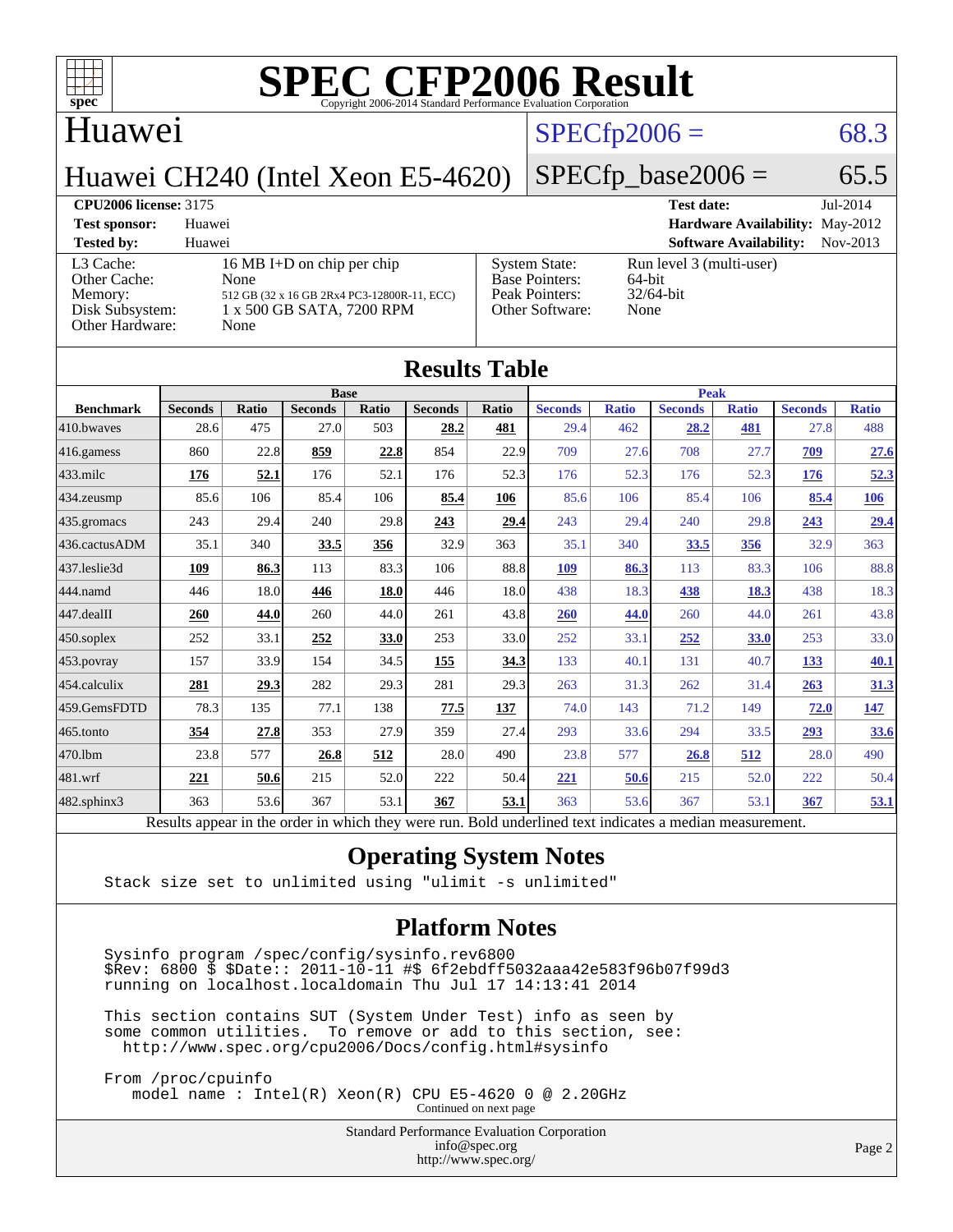

Continued on next page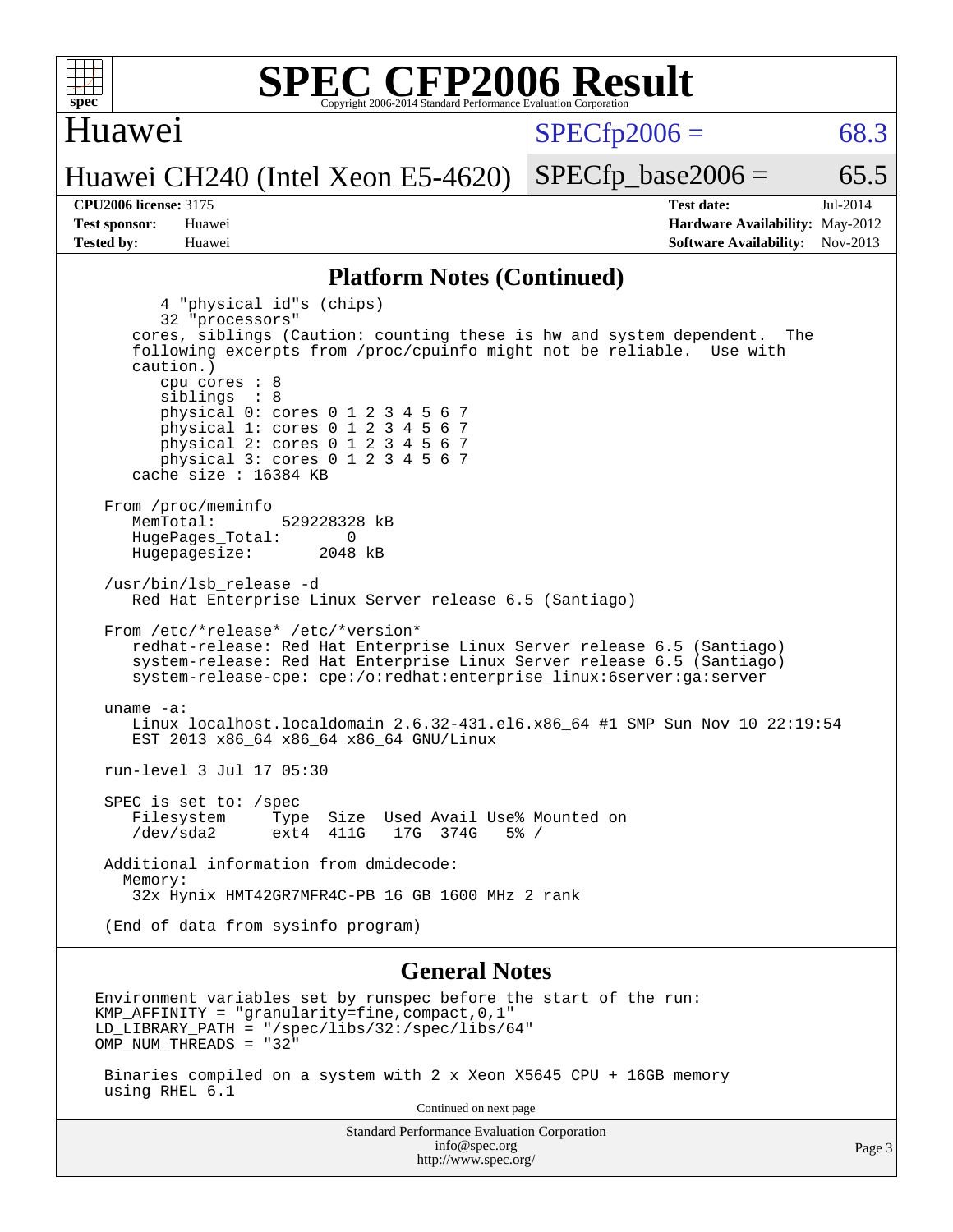

## Huawei

 $SPECTp2006 = 68.3$ 

### Huawei CH240 (Intel Xeon E5-4620)

#### **[CPU2006 license:](http://www.spec.org/auto/cpu2006/Docs/result-fields.html#CPU2006license)** 3175 **[Test date:](http://www.spec.org/auto/cpu2006/Docs/result-fields.html#Testdate)** Jul-2014

 $SPECTp\_base2006 = 65.5$ 

**[Test sponsor:](http://www.spec.org/auto/cpu2006/Docs/result-fields.html#Testsponsor)** Huawei **[Hardware Availability:](http://www.spec.org/auto/cpu2006/Docs/result-fields.html#HardwareAvailability)** May-2012 **[Tested by:](http://www.spec.org/auto/cpu2006/Docs/result-fields.html#Testedby)** Huawei **[Software Availability:](http://www.spec.org/auto/cpu2006/Docs/result-fields.html#SoftwareAvailability)** Nov-2013

#### **[General Notes \(Continued\)](http://www.spec.org/auto/cpu2006/Docs/result-fields.html#GeneralNotes)**

 Transparent Huge Pages enabled with: echo always > /sys/kernel/mm/redhat\_transparent\_hugepage/enabled

# **[Base Compiler Invocation](http://www.spec.org/auto/cpu2006/Docs/result-fields.html#BaseCompilerInvocation)**

[C benchmarks](http://www.spec.org/auto/cpu2006/Docs/result-fields.html#Cbenchmarks):

 $\text{icc}$  -m64

[C++ benchmarks:](http://www.spec.org/auto/cpu2006/Docs/result-fields.html#CXXbenchmarks) [icpc -m64](http://www.spec.org/cpu2006/results/res2014q3/cpu2006-20140717-30497.flags.html#user_CXXbase_intel_icpc_64bit_bedb90c1146cab66620883ef4f41a67e)

[Fortran benchmarks](http://www.spec.org/auto/cpu2006/Docs/result-fields.html#Fortranbenchmarks): [ifort -m64](http://www.spec.org/cpu2006/results/res2014q3/cpu2006-20140717-30497.flags.html#user_FCbase_intel_ifort_64bit_ee9d0fb25645d0210d97eb0527dcc06e)

[Benchmarks using both Fortran and C](http://www.spec.org/auto/cpu2006/Docs/result-fields.html#BenchmarksusingbothFortranandC): [icc -m64](http://www.spec.org/cpu2006/results/res2014q3/cpu2006-20140717-30497.flags.html#user_CC_FCbase_intel_icc_64bit_0b7121f5ab7cfabee23d88897260401c) [ifort -m64](http://www.spec.org/cpu2006/results/res2014q3/cpu2006-20140717-30497.flags.html#user_CC_FCbase_intel_ifort_64bit_ee9d0fb25645d0210d97eb0527dcc06e)

# **[Base Portability Flags](http://www.spec.org/auto/cpu2006/Docs/result-fields.html#BasePortabilityFlags)**

| 410.bwaves: -DSPEC CPU LP64                  |                                                                |
|----------------------------------------------|----------------------------------------------------------------|
| 416.gamess: -DSPEC_CPU_LP64                  |                                                                |
| 433.milc: -DSPEC CPU LP64                    |                                                                |
| 434.zeusmp: -DSPEC_CPU_LP64                  |                                                                |
| 435.gromacs: -DSPEC_CPU_LP64 -nofor_main     |                                                                |
| 436.cactusADM: - DSPEC CPU LP64 - nofor main |                                                                |
| 437.leslie3d: -DSPEC CPU LP64                |                                                                |
| 444.namd: -DSPEC CPU LP64                    |                                                                |
| 447.dealII: -DSPEC_CPU LP64                  |                                                                |
| 450.soplex: -DSPEC CPU LP64                  |                                                                |
| 453.povray: -DSPEC_CPU_LP64                  |                                                                |
| 454.calculix: -DSPEC_CPU_LP64 -nofor_main    |                                                                |
| 459. GemsFDTD: - DSPEC CPU LP64              |                                                                |
| 465.tonto: -DSPEC CPU LP64                   |                                                                |
| 470.1bm: -DSPEC CPU LP64                     |                                                                |
|                                              | 481.wrf: -DSPEC CPU_LP64 -DSPEC_CPU_CASE_FLAG -DSPEC_CPU_LINUX |
| 482.sphinx3: -DSPEC_CPU_LP64                 |                                                                |

# **[Base Optimization Flags](http://www.spec.org/auto/cpu2006/Docs/result-fields.html#BaseOptimizationFlags)**

[C benchmarks](http://www.spec.org/auto/cpu2006/Docs/result-fields.html#Cbenchmarks): [-xAVX](http://www.spec.org/cpu2006/results/res2014q3/cpu2006-20140717-30497.flags.html#user_CCbase_f-xAVX) [-ipo](http://www.spec.org/cpu2006/results/res2014q3/cpu2006-20140717-30497.flags.html#user_CCbase_f-ipo) [-O3](http://www.spec.org/cpu2006/results/res2014q3/cpu2006-20140717-30497.flags.html#user_CCbase_f-O3) [-no-prec-div](http://www.spec.org/cpu2006/results/res2014q3/cpu2006-20140717-30497.flags.html#user_CCbase_f-no-prec-div) [-static](http://www.spec.org/cpu2006/results/res2014q3/cpu2006-20140717-30497.flags.html#user_CCbase_f-static) [-parallel](http://www.spec.org/cpu2006/results/res2014q3/cpu2006-20140717-30497.flags.html#user_CCbase_f-parallel) [-opt-prefetch](http://www.spec.org/cpu2006/results/res2014q3/cpu2006-20140717-30497.flags.html#user_CCbase_f-opt-prefetch) [-ansi-alias](http://www.spec.org/cpu2006/results/res2014q3/cpu2006-20140717-30497.flags.html#user_CCbase_f-ansi-alias)

[C++ benchmarks:](http://www.spec.org/auto/cpu2006/Docs/result-fields.html#CXXbenchmarks) [-xAVX](http://www.spec.org/cpu2006/results/res2014q3/cpu2006-20140717-30497.flags.html#user_CXXbase_f-xAVX) [-ipo](http://www.spec.org/cpu2006/results/res2014q3/cpu2006-20140717-30497.flags.html#user_CXXbase_f-ipo) [-O3](http://www.spec.org/cpu2006/results/res2014q3/cpu2006-20140717-30497.flags.html#user_CXXbase_f-O3) [-no-prec-div](http://www.spec.org/cpu2006/results/res2014q3/cpu2006-20140717-30497.flags.html#user_CXXbase_f-no-prec-div) [-static](http://www.spec.org/cpu2006/results/res2014q3/cpu2006-20140717-30497.flags.html#user_CXXbase_f-static) [-opt-prefetch](http://www.spec.org/cpu2006/results/res2014q3/cpu2006-20140717-30497.flags.html#user_CXXbase_f-opt-prefetch) [-ansi-alias](http://www.spec.org/cpu2006/results/res2014q3/cpu2006-20140717-30497.flags.html#user_CXXbase_f-ansi-alias)

Continued on next page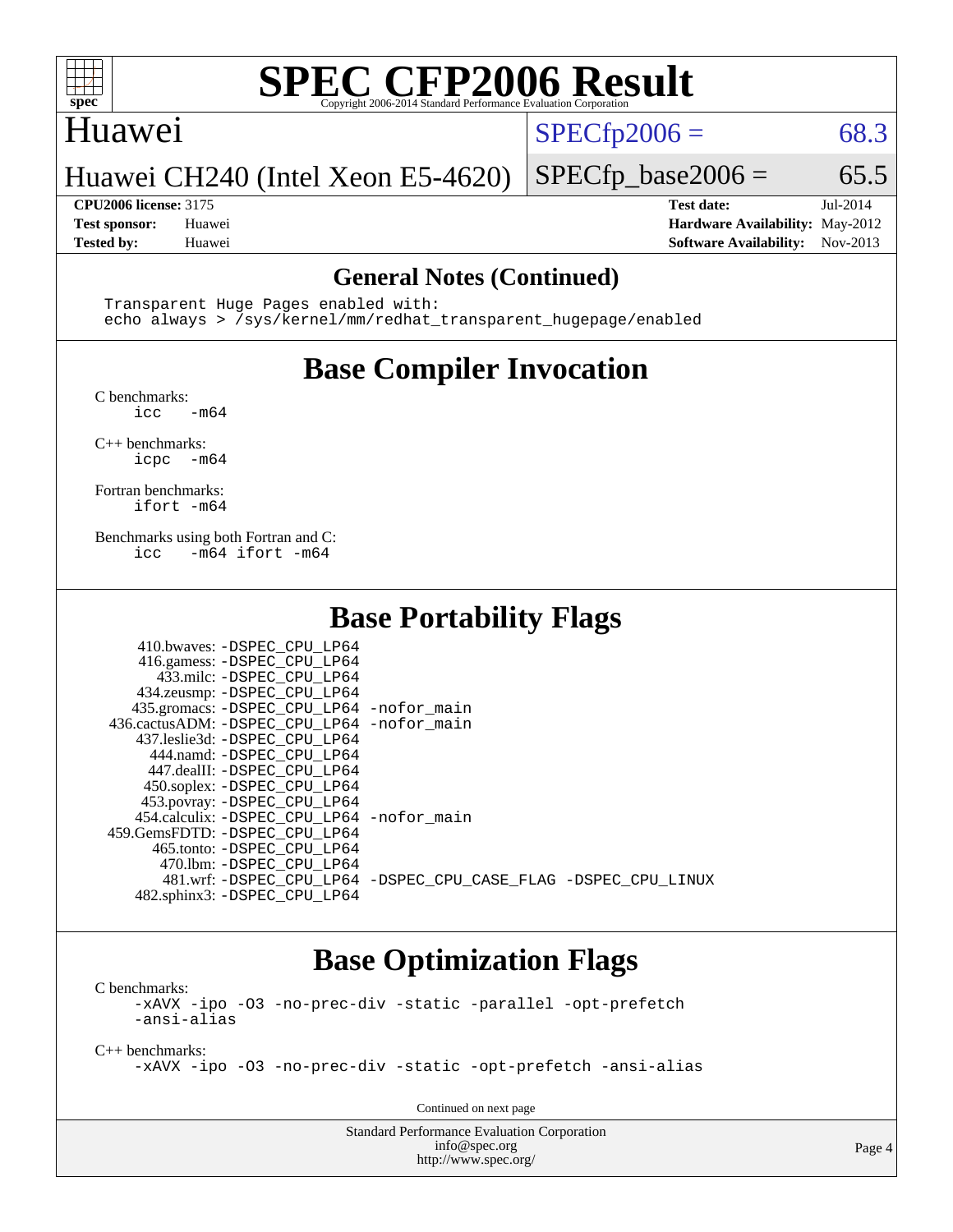

# Huawei

 $SPECTp2006 = 68.3$ 

Huawei CH240 (Intel Xeon E5-4620)

 $SPECTp\_base2006 = 65.5$ 

**[CPU2006 license:](http://www.spec.org/auto/cpu2006/Docs/result-fields.html#CPU2006license)** 3175 **[Test date:](http://www.spec.org/auto/cpu2006/Docs/result-fields.html#Testdate)** Jul-2014 **[Test sponsor:](http://www.spec.org/auto/cpu2006/Docs/result-fields.html#Testsponsor)** Huawei **[Hardware Availability:](http://www.spec.org/auto/cpu2006/Docs/result-fields.html#HardwareAvailability)** May-2012 **[Tested by:](http://www.spec.org/auto/cpu2006/Docs/result-fields.html#Testedby)** Huawei **[Software Availability:](http://www.spec.org/auto/cpu2006/Docs/result-fields.html#SoftwareAvailability)** Nov-2013

# **[Base Optimization Flags \(Continued\)](http://www.spec.org/auto/cpu2006/Docs/result-fields.html#BaseOptimizationFlags)**

[Fortran benchmarks](http://www.spec.org/auto/cpu2006/Docs/result-fields.html#Fortranbenchmarks):

[-xAVX](http://www.spec.org/cpu2006/results/res2014q3/cpu2006-20140717-30497.flags.html#user_FCbase_f-xAVX) [-ipo](http://www.spec.org/cpu2006/results/res2014q3/cpu2006-20140717-30497.flags.html#user_FCbase_f-ipo) [-O3](http://www.spec.org/cpu2006/results/res2014q3/cpu2006-20140717-30497.flags.html#user_FCbase_f-O3) [-no-prec-div](http://www.spec.org/cpu2006/results/res2014q3/cpu2006-20140717-30497.flags.html#user_FCbase_f-no-prec-div) [-static](http://www.spec.org/cpu2006/results/res2014q3/cpu2006-20140717-30497.flags.html#user_FCbase_f-static) [-parallel](http://www.spec.org/cpu2006/results/res2014q3/cpu2006-20140717-30497.flags.html#user_FCbase_f-parallel) [-opt-prefetch](http://www.spec.org/cpu2006/results/res2014q3/cpu2006-20140717-30497.flags.html#user_FCbase_f-opt-prefetch)

[Benchmarks using both Fortran and C](http://www.spec.org/auto/cpu2006/Docs/result-fields.html#BenchmarksusingbothFortranandC):

[-xAVX](http://www.spec.org/cpu2006/results/res2014q3/cpu2006-20140717-30497.flags.html#user_CC_FCbase_f-xAVX) [-ipo](http://www.spec.org/cpu2006/results/res2014q3/cpu2006-20140717-30497.flags.html#user_CC_FCbase_f-ipo) [-O3](http://www.spec.org/cpu2006/results/res2014q3/cpu2006-20140717-30497.flags.html#user_CC_FCbase_f-O3) [-no-prec-div](http://www.spec.org/cpu2006/results/res2014q3/cpu2006-20140717-30497.flags.html#user_CC_FCbase_f-no-prec-div) [-static](http://www.spec.org/cpu2006/results/res2014q3/cpu2006-20140717-30497.flags.html#user_CC_FCbase_f-static) [-parallel](http://www.spec.org/cpu2006/results/res2014q3/cpu2006-20140717-30497.flags.html#user_CC_FCbase_f-parallel) [-opt-prefetch](http://www.spec.org/cpu2006/results/res2014q3/cpu2006-20140717-30497.flags.html#user_CC_FCbase_f-opt-prefetch) [-ansi-alias](http://www.spec.org/cpu2006/results/res2014q3/cpu2006-20140717-30497.flags.html#user_CC_FCbase_f-ansi-alias)

**[Peak Compiler Invocation](http://www.spec.org/auto/cpu2006/Docs/result-fields.html#PeakCompilerInvocation)**

[C benchmarks](http://www.spec.org/auto/cpu2006/Docs/result-fields.html#Cbenchmarks):  $\text{icc}$  -m64

[C++ benchmarks:](http://www.spec.org/auto/cpu2006/Docs/result-fields.html#CXXbenchmarks) [icpc -m64](http://www.spec.org/cpu2006/results/res2014q3/cpu2006-20140717-30497.flags.html#user_CXXpeak_intel_icpc_64bit_bedb90c1146cab66620883ef4f41a67e)

[Fortran benchmarks](http://www.spec.org/auto/cpu2006/Docs/result-fields.html#Fortranbenchmarks): [ifort -m64](http://www.spec.org/cpu2006/results/res2014q3/cpu2006-20140717-30497.flags.html#user_FCpeak_intel_ifort_64bit_ee9d0fb25645d0210d97eb0527dcc06e)

[Benchmarks using both Fortran and C](http://www.spec.org/auto/cpu2006/Docs/result-fields.html#BenchmarksusingbothFortranandC): [icc -m64](http://www.spec.org/cpu2006/results/res2014q3/cpu2006-20140717-30497.flags.html#user_CC_FCpeak_intel_icc_64bit_0b7121f5ab7cfabee23d88897260401c) [ifort -m64](http://www.spec.org/cpu2006/results/res2014q3/cpu2006-20140717-30497.flags.html#user_CC_FCpeak_intel_ifort_64bit_ee9d0fb25645d0210d97eb0527dcc06e)

# **[Peak Portability Flags](http://www.spec.org/auto/cpu2006/Docs/result-fields.html#PeakPortabilityFlags)**

Same as Base Portability Flags

# **[Peak Optimization Flags](http://www.spec.org/auto/cpu2006/Docs/result-fields.html#PeakOptimizationFlags)**

[C benchmarks](http://www.spec.org/auto/cpu2006/Docs/result-fields.html#Cbenchmarks):

 433.milc: [-xAVX](http://www.spec.org/cpu2006/results/res2014q3/cpu2006-20140717-30497.flags.html#user_peakPASS2_CFLAGSPASS2_LDFLAGS433_milc_f-xAVX)(pass 2) [-prof-gen](http://www.spec.org/cpu2006/results/res2014q3/cpu2006-20140717-30497.flags.html#user_peakPASS1_CFLAGSPASS1_LDFLAGS433_milc_prof_gen_e43856698f6ca7b7e442dfd80e94a8fc)(pass 1) [-ipo](http://www.spec.org/cpu2006/results/res2014q3/cpu2006-20140717-30497.flags.html#user_peakPASS2_CFLAGSPASS2_LDFLAGS433_milc_f-ipo)(pass 2) [-O3](http://www.spec.org/cpu2006/results/res2014q3/cpu2006-20140717-30497.flags.html#user_peakPASS2_CFLAGSPASS2_LDFLAGS433_milc_f-O3)(pass 2) [-no-prec-div](http://www.spec.org/cpu2006/results/res2014q3/cpu2006-20140717-30497.flags.html#user_peakPASS2_CFLAGSPASS2_LDFLAGS433_milc_f-no-prec-div)(pass 2) [-prof-use](http://www.spec.org/cpu2006/results/res2014q3/cpu2006-20140717-30497.flags.html#user_peakPASS2_CFLAGSPASS2_LDFLAGS433_milc_prof_use_bccf7792157ff70d64e32fe3e1250b55)(pass 2) [-static](http://www.spec.org/cpu2006/results/res2014q3/cpu2006-20140717-30497.flags.html#user_peakOPTIMIZE433_milc_f-static) [-auto-ilp32](http://www.spec.org/cpu2006/results/res2014q3/cpu2006-20140717-30497.flags.html#user_peakCOPTIMIZE433_milc_f-auto-ilp32) [-ansi-alias](http://www.spec.org/cpu2006/results/res2014q3/cpu2006-20140717-30497.flags.html#user_peakCOPTIMIZE433_milc_f-ansi-alias)

 $470$ .lbm: basepeak = yes

482.sphinx3: basepeak = yes

[C++ benchmarks:](http://www.spec.org/auto/cpu2006/Docs/result-fields.html#CXXbenchmarks)

444.namd:  $-x$ AVX(pass 2)  $-p$ rof-gen(pass 1)  $-p$ po(pass 2)  $-03$ (pass 2) [-no-prec-div](http://www.spec.org/cpu2006/results/res2014q3/cpu2006-20140717-30497.flags.html#user_peakPASS2_CXXFLAGSPASS2_LDFLAGS444_namd_f-no-prec-div)(pass 2) [-prof-use](http://www.spec.org/cpu2006/results/res2014q3/cpu2006-20140717-30497.flags.html#user_peakPASS2_CXXFLAGSPASS2_LDFLAGS444_namd_prof_use_bccf7792157ff70d64e32fe3e1250b55)(pass 2) [-fno-alias](http://www.spec.org/cpu2006/results/res2014q3/cpu2006-20140717-30497.flags.html#user_peakCXXOPTIMIZEOPTIMIZE444_namd_f-no-alias_694e77f6c5a51e658e82ccff53a9e63a) [-auto-ilp32](http://www.spec.org/cpu2006/results/res2014q3/cpu2006-20140717-30497.flags.html#user_peakCXXOPTIMIZE444_namd_f-auto-ilp32)

Continued on next page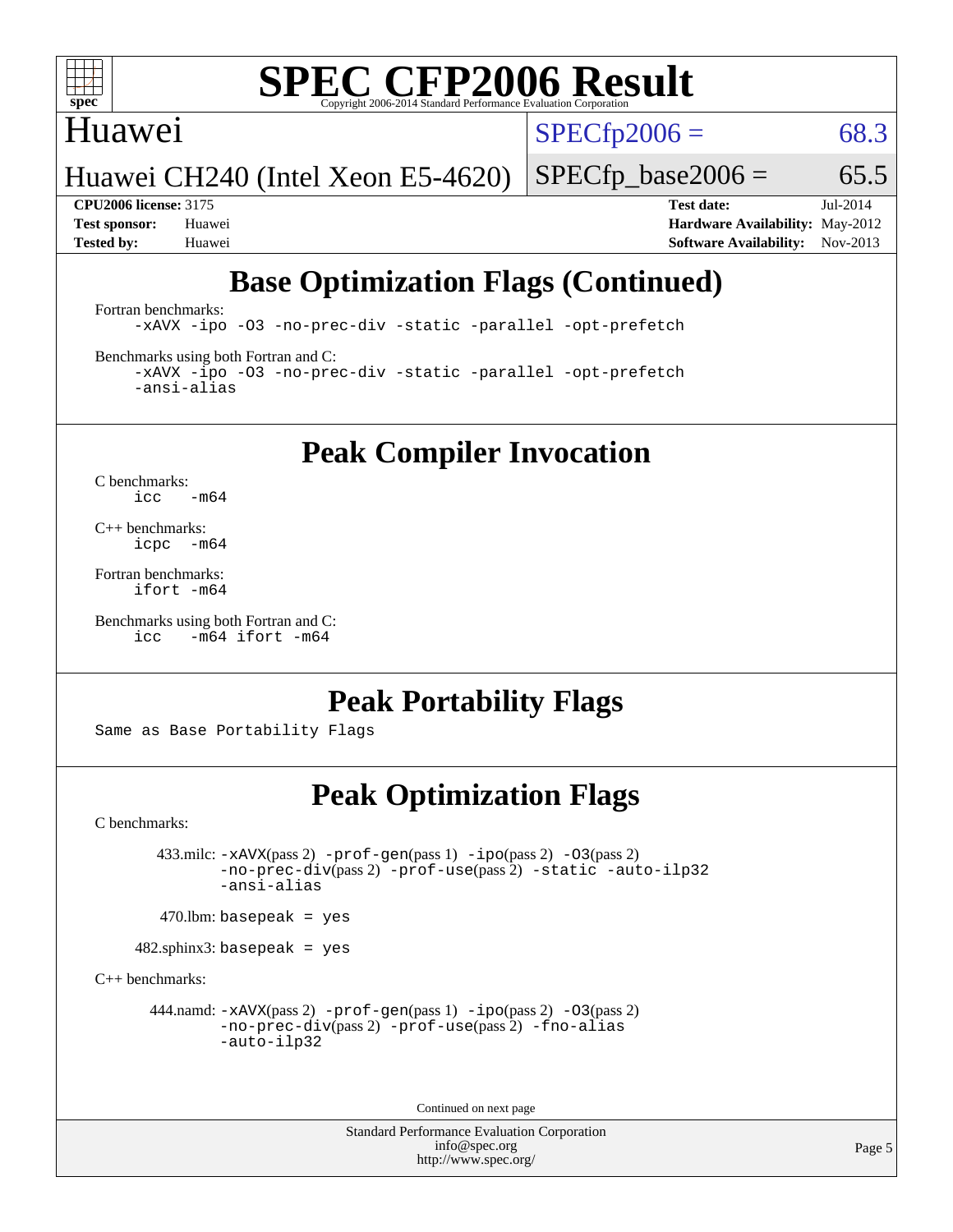

Huawei

 $SPECTp2006 = 68.3$ 

Huawei CH240 (Intel Xeon E5-4620)

 $SPECTp\_base2006 = 65.5$ 

**[CPU2006 license:](http://www.spec.org/auto/cpu2006/Docs/result-fields.html#CPU2006license)** 3175 **[Test date:](http://www.spec.org/auto/cpu2006/Docs/result-fields.html#Testdate)** Jul-2014 **[Test sponsor:](http://www.spec.org/auto/cpu2006/Docs/result-fields.html#Testsponsor)** Huawei **[Hardware Availability:](http://www.spec.org/auto/cpu2006/Docs/result-fields.html#HardwareAvailability)** May-2012 **[Tested by:](http://www.spec.org/auto/cpu2006/Docs/result-fields.html#Testedby)** Huawei **[Software Availability:](http://www.spec.org/auto/cpu2006/Docs/result-fields.html#SoftwareAvailability)** Nov-2013

# **[Peak Optimization Flags \(Continued\)](http://www.spec.org/auto/cpu2006/Docs/result-fields.html#PeakOptimizationFlags)**

```
 447.dealII: basepeak = yes
          450.soplex: basepeak = yes
        453.povray: -xAVX(pass 2) -prof-gen(pass 1) -ipo(pass 2) -03(pass 2)
                  -no-prec-div(pass 2) -prof-use(pass 2) -unroll4 -ansi-alias
   Fortran benchmarks: 
         410.bwaves: -xAVX -ipo -O3 -no-prec-div -opt-prefetch -parallel
                  -static
         416.gamess: -xAVX(pass 2) -prof-gen(pass 1) -ipo(pass 2) -O3(pass 2)
                  -no-prec-div(pass 2) -prof-use(pass 2) -unroll2
                  -inline-level=0 -scalar-rep- -static
         434.zeusmp: basepeak = yes
         437.leslie3d: basepeak = yes
     459.GemsFDTD: -xAVX(pass 2) -prof-gen(pass 1) -ipo(pass 2) -O3(pass 2)
                  -no-prec-div(pass 2) -prof-use(pass 2) -unroll2
                  -inline-level=0 -opt-prefetch -parallel
          465.tonto: -xAVX(pass 2) -prof-gen(pass 1) -po(pass 2) -03(pass 2)
                  -no-prec-div(pass 2) -prof-use(pass 2) -inline-calloc
                  -opt-malloc-options=3-auto-unroll4
   Benchmarks using both Fortran and C: 
        435.gromacs: basepeak = yes
    436.cactusADM: basepeak = yes 454.calculix: -xAVX -ipo -O3 -no-prec-div -auto-ilp32 -ansi-alias
           481.wrf: basepeak = yes
                        The flags files that were used to format this result can be browsed at
http://www.spec.org/cpu2006/flags/Intel-ic12.1-official-linux64.20120425.html
```
<http://www.spec.org/cpu2006/flags/Huawei-Platform-Settings-V1.0-IVB-RevG.html>

You can also download the XML flags sources by saving the following links: <http://www.spec.org/cpu2006/flags/Intel-ic12.1-official-linux64.20120425.xml> <http://www.spec.org/cpu2006/flags/Huawei-Platform-Settings-V1.0-IVB-RevG.xml>